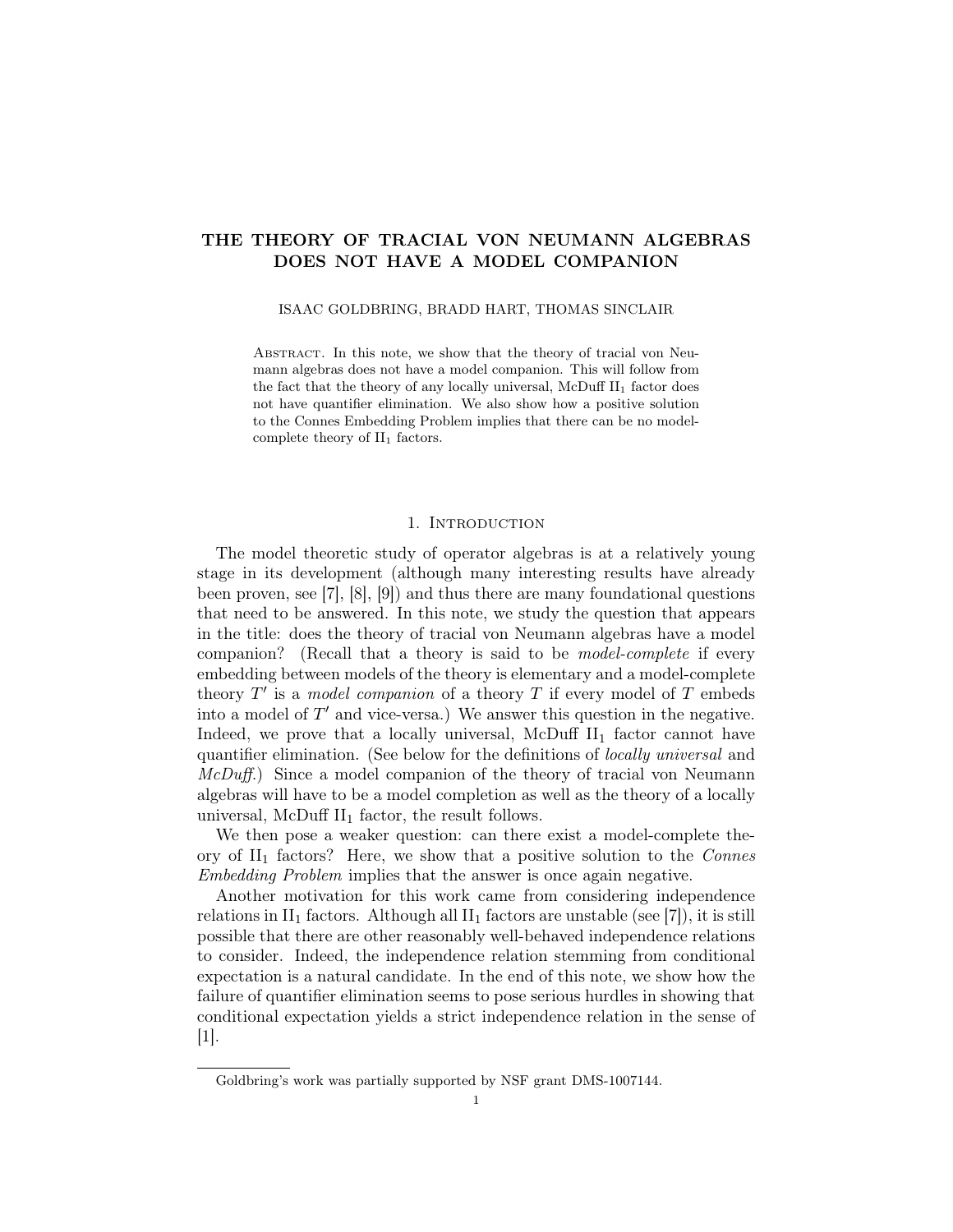We thank D. Shlyakhtenko for patiently explaining Brown's work when we posed the question to him of the existence of non-extendable embeddings of pairs  $M \subset \mathcal{N}$  into  $\mathcal{R}^{\omega}$ . (See the proof of Theorem 2.1 below.)

We recall that the class of tracial von Neumann algebras is universally axiomatizable in a suitable (continuous) signature, which we denote by  $\mathcal L$ throughout this paper. (See [8, Proposition 3.3] for a list of universal axioms.)

Throughout,  $R$  denotes the hyperfinite  $II_1$  factor. We recall that  $R$  embeds into any II<sub>1</sub> factor. We will say that a von Neumann algebra is  $\mathcal{R}^{\omega}$ embeddable if it embeds into  $\mathcal{R}^{\mathcal{U}}$  for some  $\mathcal{U} \in \beta \mathbb{N} \backslash \mathbb{N}$ . If M is  $\mathcal{R}^{\omega}$  embeddable, then M embeds into  $\mathcal{R}^{\mathcal{U}}$  for all  $\mathcal{U} \in \beta \mathbb{N} \setminus \mathbb{N}$ ; see [8, Corollary 4.15]. For this reason, we fix  $\mathcal{U} \in \beta \mathbb{N} \setminus \mathbb{N}$  throughout this note.

#### 2. Model Companions

In the proof of our first theorem, we use the crossed product construction for von Neumann algebras; a good reference is [4, Chapter 4].

## **Theorem 2.1.** Th $(R)$  does not have quantifier elimination.

*Proof.* It is enough to find separable,  $\mathcal{R}^{\omega}$ -embeddable tracial von Neumann algebras  $M \subset N$  and an embedding  $\pi : M \to \mathcal{R}^{\mathcal{U}}$  that does not extend to an embedding  $N \to \mathcal{R}^{\mathcal{U}}$ . Indeed, if this is so, let  $N_1$  be a separable model of Th(R) containing N. Then  $\pi$  does not extend to an embedding  $N_1 \to \mathcal{R}^{\mathcal{U}}$ ; since  $\mathcal{R}^{\mathcal{U}}$  is  $\aleph_1$ -saturated, this shows that Th $(\mathcal{R})$  does not have QE.

In order to achieve the goal of the above paragraph, we claim that it is enough to find a countable discrete group  $\Gamma$  such that  $L(\Gamma)$  is  $\mathcal{R}^{\omega}$ -embeddable, an embedding  $\pi: L(\Gamma) \to \mathcal{R}^{\mathcal{U}},$  and  $\alpha \in Aut(L(\Gamma))$  such that there exists no unitary  $u \in \mathcal{R}^{\mathcal{U}}$  satisfying  $(\pi \circ \alpha)(x) = u\pi(x)u^*$  for all  $x \in L(\Gamma)$ . (We should remark that we are using the usual trace on  $L(\Gamma)$  and that  $Aut(L(\Gamma))$  refers to the group of ∗-automorphisms preserving this trace.) First, we abuse notation and also use  $\alpha$  to denote the homomorphism  $\mathbb{Z} \to \text{Aut}(L(\Gamma))$  which sends the generator of Z to the aforementioned  $\alpha$ . Set  $\mathcal{M} = L(\Gamma)$  and  $\mathcal{N} = \mathcal{M} \rtimes_{\alpha} \mathbb{Z}$ . Then N is a tracial von Neumann algebra. Moreover, we have that N is  $\mathcal{R}^{\omega}$ -embeddable if and only if M is—in fact, this is true for any crossed product algebra  $\mathcal{M} \rtimes_{\alpha} G$  where G is amenable [2, Prop. 3.4(2)]. Now suppose, towards a contradiction, that  $\pi$  were to extend to an embed- $\dim \widetilde{\pi}: \mathcal{N} \to \mathcal{R}^{\mathcal{U}}$ . If  $u \in L(\mathbb{Z}) \subset \mathcal{M} \rtimes_{\alpha} \mathbb{Z}$  is the generator of  $\mathbb{Z}$ , then setting  $\widetilde{\pi} = \widetilde{\pi}(\omega) \subset \mathcal{P}^{\mathcal{U}}$  we would have that  $\widetilde{\pi}(\pi) \widetilde{\pi}^* = \pi(\omega x^*) = \pi(\omega(x))$  for all  $\tilde{u} = \tilde{\pi}(u) \in \mathcal{R}^{\mathcal{U}}$ , we would have that  $\tilde{u}\pi(x)\tilde{u}^* = \pi(uxu^*) = \pi(\alpha(x))$  for all  $x \in \mathcal{M}$  controllering the fact that  $\pi \circ \alpha$  is not unitarily conjugate to the  $x \in \mathcal{M}$ , contradicting the fact that  $\pi \circ \alpha$  is not unitarily conjugate to the embedding  $\pi$  in  $\mathcal{R}^{\mathcal{U}}$ .

An explicit construction of Γ, π and  $\alpha$  as above has already appeared in the work of N. P. Brown  $[6]$ . Indeed, by  $[6,$  Corollary 6.11, we may choose  $\Gamma = SL(3, \mathbb{Z}) * \mathbb{Z}$  and  $\alpha = id * \theta$  for any nontrivial  $\theta \in Aut(L(\mathbb{Z}))$ .

 $\Box$ 

We say that a separable  $II_1$  factor  $S$  is *locally universal* if every separable II<sub>1</sub> factor embeds into  $\mathcal{S}^{\mathcal{U}}$ . (By [8, Corollary 4.15], this notion is independent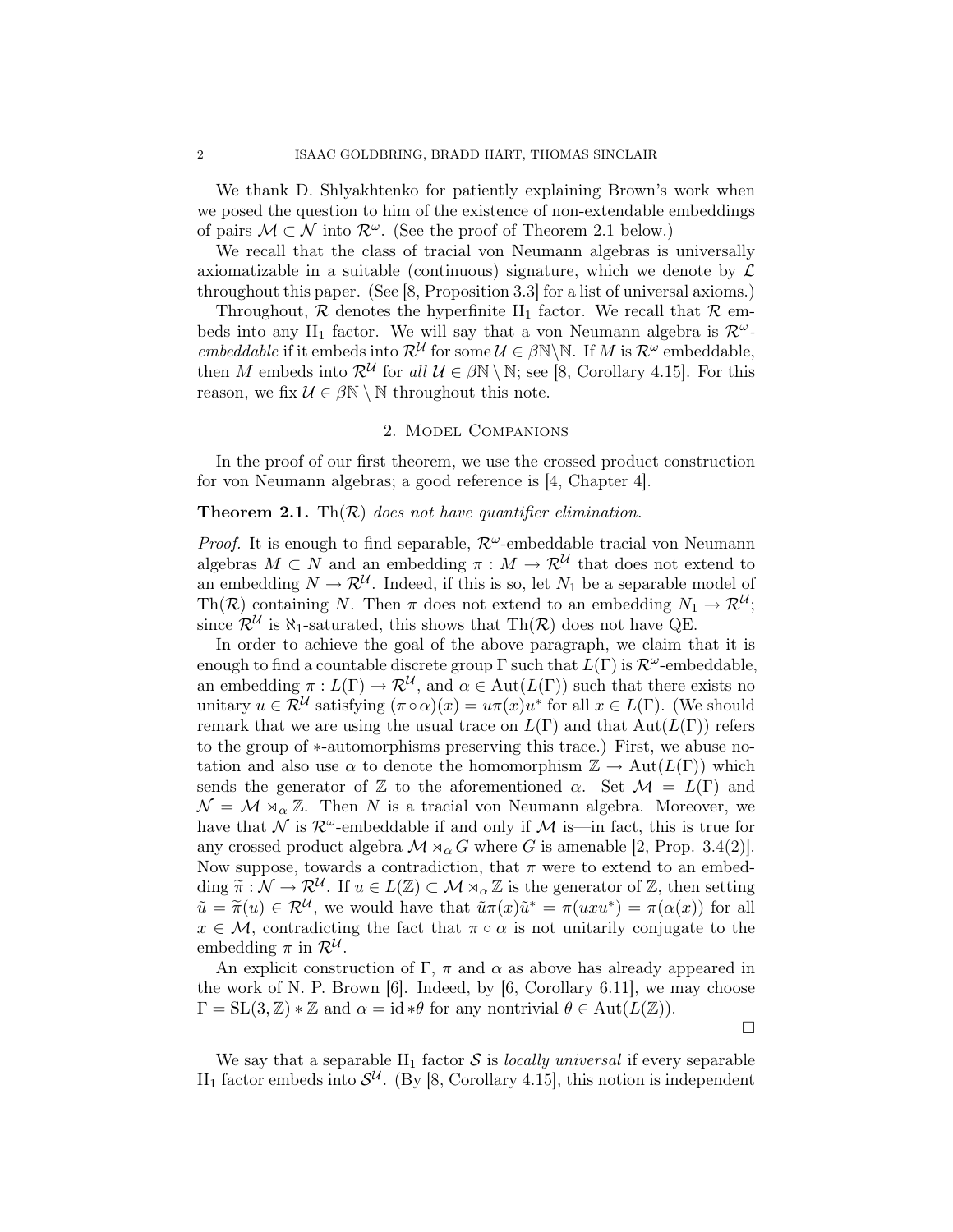of  $\mathcal{U}$ .) In [9], it is shown that a locally universal  $II_1$  factor exists. The Connes Embedding Problems (CEP) asks whether  $R$  is locally universal.

We say that a separable II<sub>1</sub> factor M is McDuff if  $M \otimes \mathcal{R} \cong M$ . For example, R is McDuff as is  $M \otimes R$  for any separable II<sub>1</sub> factor M. By examining Brown's argument in [6], we see that the only properties of  $R$  that are used (other than it being finite) is that  $L(\Gamma)$  (for  $\Gamma$  as in the previous proof) is  $\mathcal{R}^{\omega}$ -embeddable and that  $\mathcal{R}$  is McDuff. We thus have:

**Theorem 2.2.** If S is a locally universal, McDuff II<sub>1</sub> factor, then  $Th(S)$ does not have QE.

Let  $T_0$  be the theory of tracial von Neumann algebras in the signature  $\mathcal{L}$ . Recall from the Introduction that  $T_0$  is a universally axiomatizable theory. Let  $T_{\text{II}_1}$  be the L-theory of II<sub>1</sub> factors, a ∀∃-axiomatizable theory by [8, Proposition 3.4]. Moreover, since every tracial von Neumann algebra is contained in a  $II_1$  factor, we see that  $T_0 = (T_{II_1})_{\forall}$ . Thus, an existentially closed model of  $T_0$  is a  $\text{II}_1$  factor.

By [9, Proposition 3.9], there is a set  $\Sigma$  of  $\forall \exists$ -sentences in the language of tracial von Neumann algebras such that M is McDuff if and only if  $M \models \Sigma$ . Since every II<sub>1</sub> factor is contained in a McDuff II<sub>1</sub> factor (as  $M \subseteq M \otimes \mathcal{R}$ ), it follows that an existentially closed  $II_1$  factor is McDuff.

We can now prove our main result:

### **Theorem 2.3.**  $T_0$  does not have a model companion.

*Proof.* Suppose that T is a model companion for  $T_0$ . Since  $T_0$  is univerally axiomatizable and has the amalgamation property (see [4, Chapter 4]), we have that  $T$  has  $QE$ .

Fix a separable model S of T. Then S is a locally universal  $II_1$  factor. Indeed, given an arbitrary separable  $II_1$  factor  $M$ , we have a separable model  $S_1 \models T$  containing M. Since  $S^{\mathcal{U}}$  is  $\aleph_1$ -saturated, we have that  $S_1$  embeds into  $\mathcal{S}^{\mathcal{U}}$ , yielding an embedding of M into  $\mathcal{S}^{\mathcal{U}}$ . Meanwhile, since T is the theory of existentially closed models of  $T_0$ , we see that S is McDuff. Thus, by Corollary 2.2, T does not have QE, a contradiction.

 $\Box$ 

### 3. MODEL COMPLETE  $II_1$  FACTORS

While we have proven that the theory of tracial von Neumann algebras does not have a model companion, at this point it is still possible that there is a model complete theory of  $II_1$  factors. In this section, we show that a positive solution to the CEP implies that there is no model-complete theory of  $II_1$  factors.

We begin by observing the following:

# **Lemma 3.1.** Every embedding  $\mathcal{R} \to \mathcal{R}^{\omega}$  is elementary.

*Proof.* This follows from the fact that every embedding  $\mathcal{R} \to \mathcal{R}^{\omega}$  is unitarily equivalent to the diagonal embedding; see [10].  $\Box$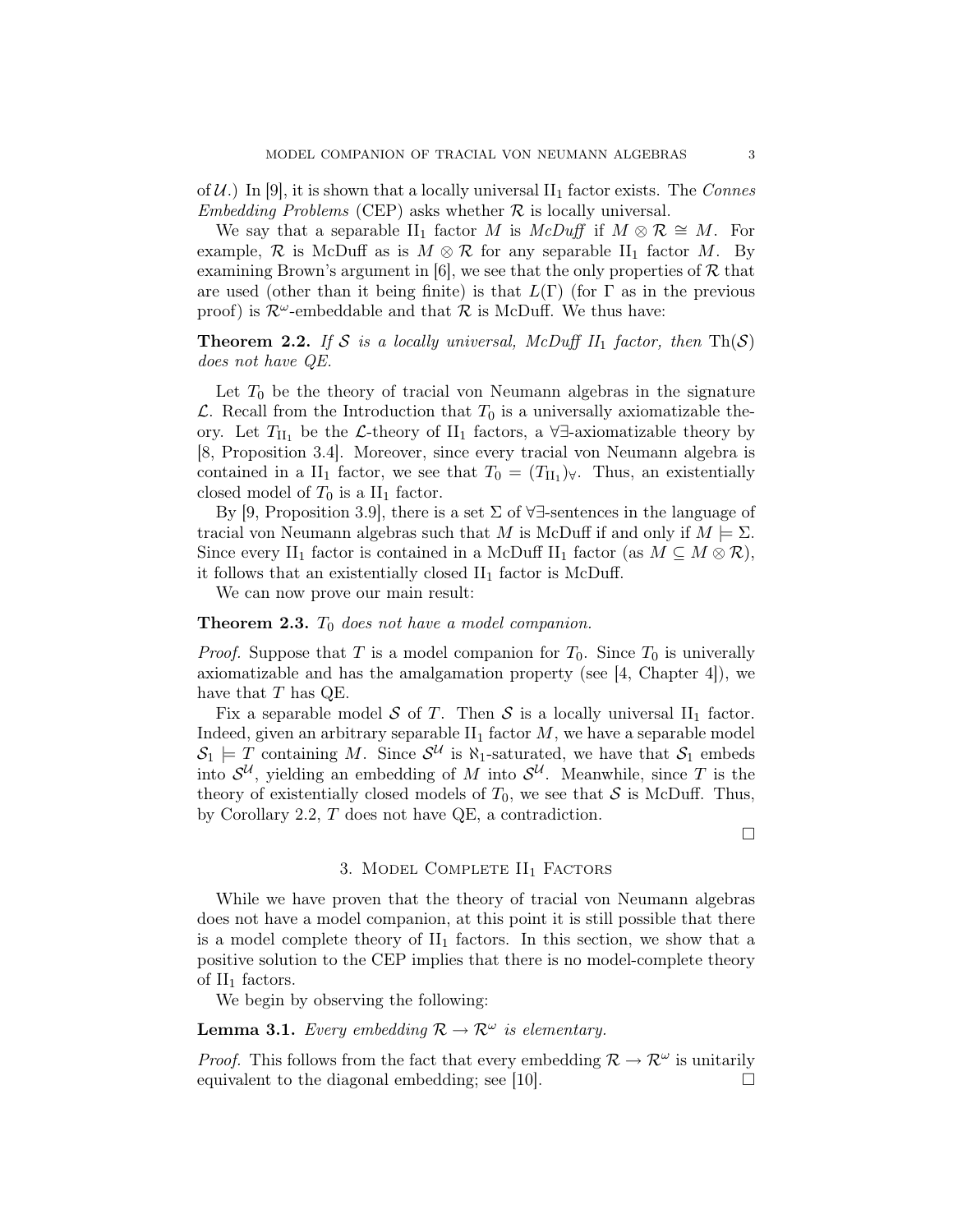*Remark.* Lemma 3.1 implies that  $\mathcal R$  is the unique prime model of its theory. Indeed, to show that  $\mathcal R$  is a prime model of its theory, by Downward Löwenheim-Skolem (DLS), it is enough to show that whenever  $M \equiv \mathcal{R}$  is separable, then  $\mathcal R$  elementarily embeds into M. Since  $\mathcal R^{\mathcal U}$  is  $\aleph_1$ -saturated, we have that M elementarily embeds into  $\mathcal{R}^{\mathcal{U}}$ . Composing an embedding  $\mathcal{R} \to M$  with the elementary embedding  $M \to \mathcal{R}^U$  and applying Lemma 3.1, we see that the embedding  $\mathcal{R} \to M$  is elementary.

**Proposition 3.2.** Suppose that M is an  $\mathcal{R}^{\omega}$ -embeddable  $II_1$  factor such that Th(M) is model-complete. Then  $M \equiv \mathcal{R}$ .

*Proof.* Without loss of generality, we may assume that  $M$  is separable. Fix embeddings  $i : \mathcal{R} \to M$  and  $j : M \to \mathcal{R}^{\mathcal{U}}$ . By Lemma 3.1, the composition  $j \circ i : \mathcal{R} \to \mathcal{R}^{\mathcal{U}}$  is elementary. Notice now that we have elementary embedding  $i^{\mathcal{U}}:\mathcal{R}^{\mathcal{U}}\to M^{\mathcal{U}}$  and  $j^{\mathcal{U}}:M^{\mathcal{U}}\to(\mathcal{R}^{\mathcal{U}})^{\mathcal{U}},$  whose composition is the elementary embedding  $(j \circ i)^{\mathcal{U}} = j^{\mathcal{U}} \circ i^{\mathcal{U}} : \mathcal{R}^{\mathcal{U}} \to (\mathcal{R}^{\mathcal{U}})^{\mathcal{U}}$ . Iterate this procedure, and letting  $\mathcal{R}_n$  (resp.  $M_n$ ) denote the  $n^{\text{th}}$  iterated ultrapower of  $\mathcal{R}$  (resp.  $M$ ), we get a chain of embeddings

$$
\mathcal{R}_0 = \mathcal{R} \hookrightarrow M_0 = M \hookrightarrow \mathcal{R}_1 \hookrightarrow M_1 \hookrightarrow \mathcal{R}_2 \hookrightarrow M_2 \hookrightarrow \cdots
$$

such that all embeddings  $\mathcal{R}_n \hookrightarrow \mathcal{R}_{n+1}$  are elementary (being iterated ultrapowers of the elementary embedding of  $\mathcal{R}$  into  $\mathcal{R}^{U}$  and all embeddings  $M_n \hookrightarrow M_{n+1}$  are elementary (as Th(M) is model complete). Let  $M_\infty =$  $\bigcup_{n<\omega}\mathcal{R}_n=\bigcup_{n<\omega}M_n.$  Then  $M\equiv M_\infty\equiv\mathcal{R}.$ 

Remark 3.3. Proposition 3.2 provides immediate examples of non-model complete theories of  $II_1$  factors. Indeed, for  $m \geq 2$ , the von Neumann group algebra of the free group on m generators,  $L(\mathbb{F}_m)$ , is  $\mathcal{R}^{\omega}$ -embeddable but not elementarily equivalent to  $\mathcal R$  (see [9, Subsection 3.2.2]), whence  $\text{Th}(L(\mathbb{F}_m))$  is not model-complete. It is an outstanding problem in operator algebras whether or not  $L(\mathbb{F}_m) \cong L(\mathbb{F}_n)$  for all  $m, n \geq 2$ . A weaker, but still seemingly difficult, question is whether or not  $L(\mathbb{F}_m) \equiv L(\mathbb{F}_n)$  for all  $m, n \geq 2$ . (An equivalent formulation of this question is whether or not there is  $\mathcal{U} \in \beta \mathbb{N} \setminus \mathbb{N}$  such that  $L(\mathbb{F}_m)^{\mathcal{U}} \cong L(\mathbb{F}_n)^{\mathcal{U}}$  Suppose this latter question has an affirmative answer. Then we see that the theory of free group von Neumann algebras is not model-complete, mirroring the corresponding fact that the theory of free groups is not model-complete. However, the natural embeddings  $\mathbb{F}_m \to \mathbb{F}_n$ , for  $m < n$ , are elementary. Assuming  $L(\mathbb{F}_m) \equiv$  $L(\mathbb{F}_n)$ , are the natural embeddings  $L(\mathbb{F}_m) \to L(\mathbb{F}_n)$ , for  $m < n$ , elementary?

Remark 3.4. The property being exploited in the proof of Proposition 3.2 is that any embedding of  $R$  into a tracial von Neumann algebra with the same theory is elementary. The usual reason for this phenomenon is that the given theory is model complete, but, by Corollary 3.5 below, we know that, assuming a positive solution to the Connes Embedding Problem, this is not true for the theory of  $R$ . In the realm of  $C^*$ -algebras, all UHF algebras (direct limits of matrix algebras) and strongly self-absorbing algebras (D for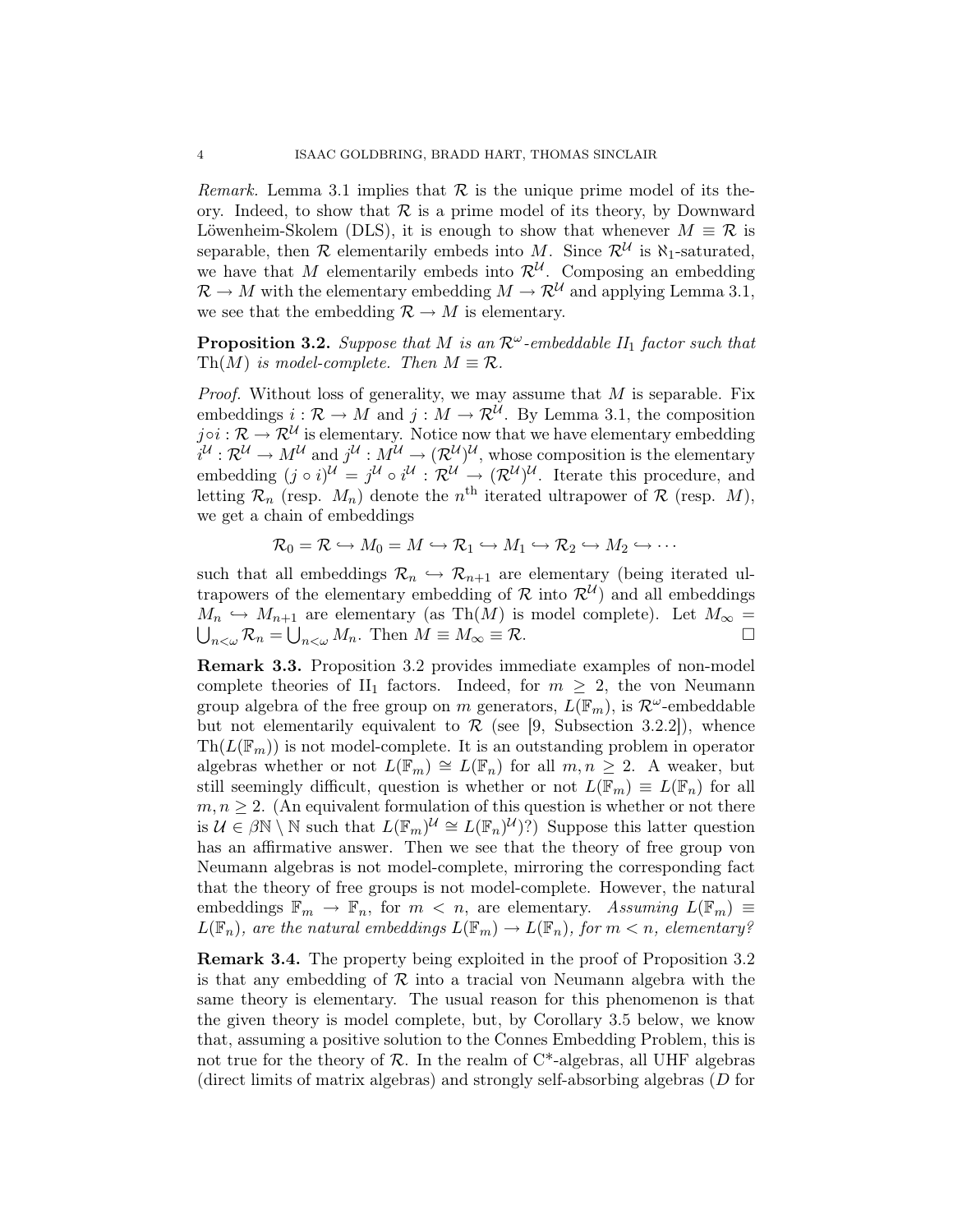which there is an isomorphism  $\phi: D \to D \otimes D$  such that  $\phi$  and  $id_D \otimes 1$  are approximately unitarily equivalent) have the property that any embedding of them into a model of their theory is elementary. It would be interesting to know if the theory of any of these algebras is model complete.

Corollary 3.5. Assume that the CEP has a positive solution. Then there is no model-complete theory of  $II_1$  factors.

*Proof.* Suppose that T is a model-complete theory of  $II_1$  factors. By the positive solution to the CEP and Proposition 3.2,  $T = \text{Th}(\mathcal{R})$ . Meanwhile, a positive solution to the CEP implies that  $T_\forall = T_0$ , whence T is a model companion for  $T_0$ , contradicting Theorem 2.3.

#### 4. Concluding Remarks

Theorem 2.1 presents a major hurdle in trying to understand the model theory of  $II_1$  factors. In particular, it places a major roadblock in trying to understand potential independence relations in theories of  $II_1$  factors. Indeed, although any  $II_1$  factor is unstable (see [7]), one might wonder whether the natural notion of independence stemming from noncommutative probability theory might show that some  $II_1$  factor is (real) rosy (see [1] for the definition of rosy theory). More precisely, fix some "large"  $\text{II}_1$  factor M and consider the relation  $\bigcup$  on "small" subsets of M given by  $A \bigcup_C B$  if and only if, for all  $a \in \langle AC \rangle$ ,  $E_{\langle C \rangle}(a) = E_{\langle BC \rangle}(a)$ . Here,  $\langle * \rangle$  denotes the von Neumann subalgebra generated by  $*$  and  $E_{(*)}$  is the conditional expectation (or orthogonal projection) map  $E_{\langle * \rangle}: L^2M \to L^2\langle * \rangle$ . In trying to verify some of the natural axioms for an independence relation (see [1]), one runs into trouble when trying to verify the extension axiom: If  $B \subseteq C \subseteq D$ and  $A \bigcup_B C$ , can we find A' realizing the same type as A over C such that  $A' \bigcup_B D$ ? If  $M = \mathcal{R}^{\mathcal{U}}$  and "small" means "countable," then it seems quite likely that one could find an  $A'$  with the same quantifier-free type as A over  $C$  that is independent from  $D$  over  $B$  as quantifier-free types are determined by moments. Without quantifier-elimination, it seems quite difficult to prove the extension property for this purported notion of independence. (The question of whether or not the independence relation arising from conditional expectation yields a strict independence relation was also discussed in [5].)

#### **REFERENCES**

- [1] H. Adler, A Geometric Introduction to Forking and Thorn-Forking, Jour. of Math. Logic, 9 (2009), 1-20.
- [2] C. Anantharaman-Delaroche, Amenable correspondences and approximation properties for von Neumann algebras, Pacific J. Math. 171 (1995), no. 2, 309-341.
- [3] N. Brown, K. Dykema, K. Jung, Free entropy in amalgamated free products, Proc. London Math. Soc. 97 (2008), 339-367.
- [4] N. Brown, N. Ozawa C<sup>\*</sup>-algebras and finite-dimensional approximations, Graduate Studies in Mathematics 88, American Mathematical Society, Providence, RI, 2008.